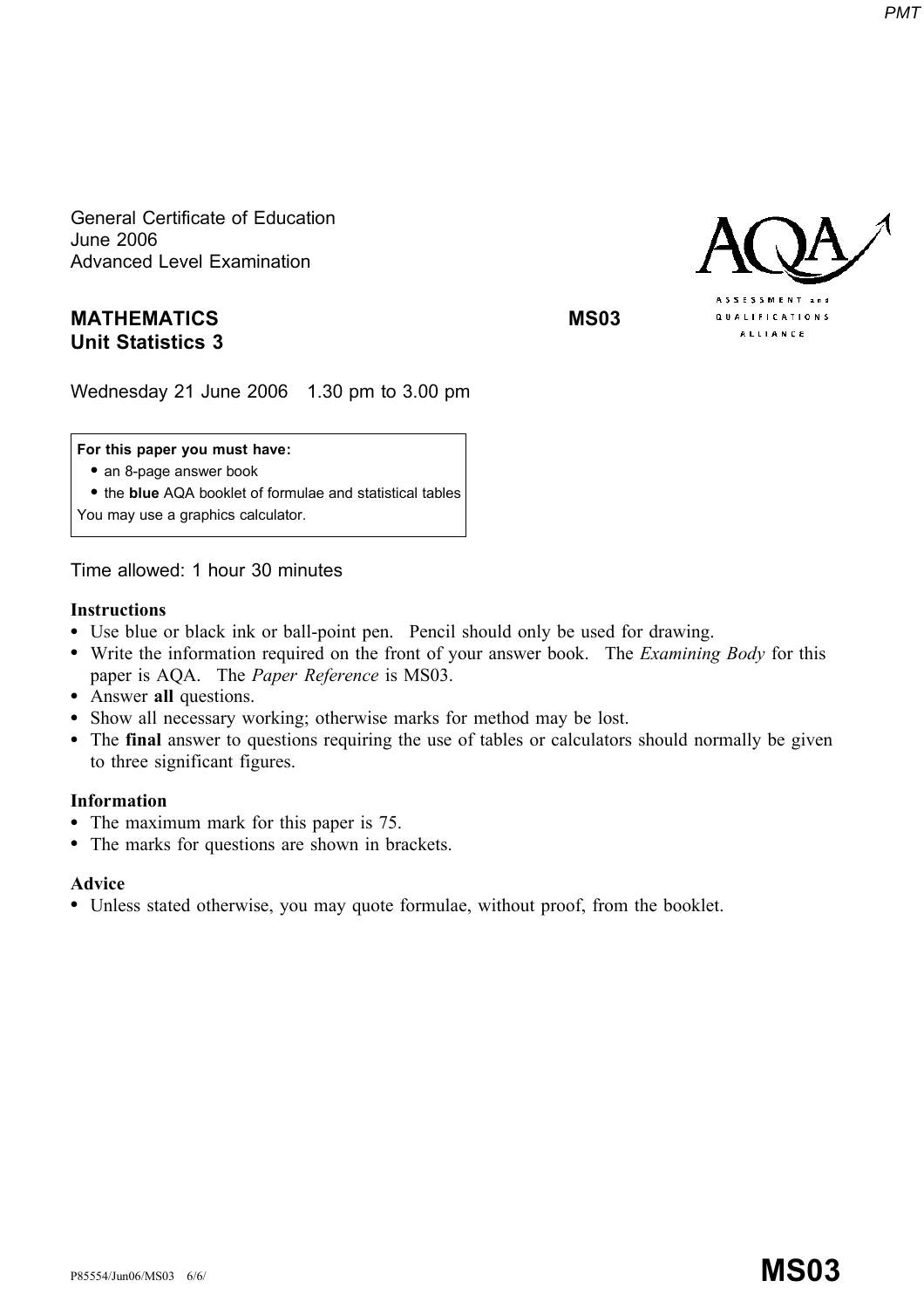**PMT** 

### Answer all questions.

1 A council claims that 80 per cent of households are generally satisfied with the services it provides.

A random sample of 250 households shows that 209 are generally satisfied with the council's provision of services.

- (a) Construct an approximate 95% confidence interval for the proportion of households that are generally satisfied with the council's provision of services.  $(6 \text{ marks})$
- (b) Hence comment on the council's claim.  $(2 \text{ marks})$
- 2 The table below shows the heart rates,  $x$  beats per minute, and the systolic blood pressures,  $\nu$  milligrams of mercury, of a random sample of 10 patients undergoing kidney dialysis.

| Patient          |     |             | ◡   |     |    | O   |     | O   | Q   |                |
|------------------|-----|-------------|-----|-----|----|-----|-----|-----|-----|----------------|
| $\boldsymbol{x}$ | 83  | 86          | 88  | 92  | 94 | 98  | 101 |     | 115 | $\mathcal{D}1$ |
|                  | 157 | 72<br>1 / ∠ | 161 | 154 | 71 | 169 | 179 | 180 | 192 | 182            |

- (a) Calculate the value of the product moment correlation coefficient for these data.  $(3 \text{ marks})$
- (b) Assuming that these data come from a bivariate normal distribution, investigate, at the 1% level of significance, the claim that, for patients undergoing kidney dialysis, there is a positive correlation between heart rate and systolic blood pressure.  $(4 \text{ marks})$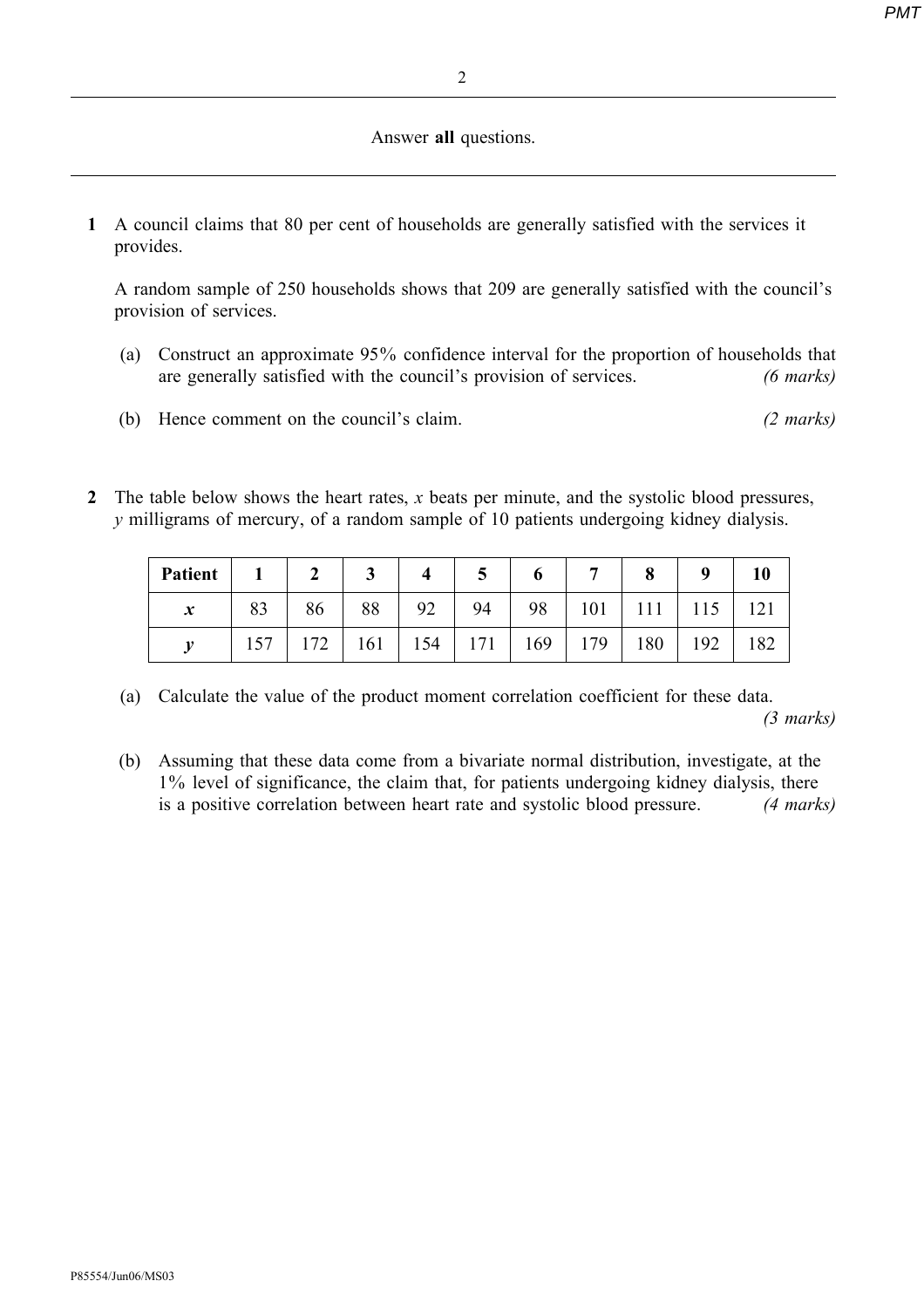**PMT** 

3 Each enquiry received by a business support unit is dealt with by Ewan, Fay or Gaby. The probabilities of them dealing with an enguiry are 0.2, 0.3 and 0.5 respectively.

Of enquiries dealt with by Ewan,  $60\%$  are answered immediately,  $25\%$  are answered later the same day and the remainder are answered at a later date.

Of enquiries dealt with by Fay,  $75\%$  are answered immediately,  $15\%$  are answered later the same day and the remainder are answered at a later date.

Of enquiries dealt with by Gaby, 90% are answered immediately and the remainder are answered at a later date.

(a) Determine the probability that an enquiry:

|       | is dealt with by Gaby and answered immediately;               | (1 mark)            |
|-------|---------------------------------------------------------------|---------------------|
|       | (ii) is answered immediately;                                 | $(3 \text{ marks})$ |
| (iii) | is dealt with by Gaby, given that it is answered immediately. | $(3 \text{ marks})$ |

- (b) Determine the probability that an enquiry is dealt with by Ewan, given that it is answered later the same day.  $(4 \text{ marks})$
- 4 The table below shows the probability distribution for the number of students, R, attending classes for a particular mathematics module.

| $P(R=r)$ | 0.1 | 0.6 | 0.3 |
|----------|-----|-----|-----|

- (a) Find values for  $E(R)$  and  $Var(R)$ .
- (b) The number of students, S, attending classes for a different mathematics module is such that

$$
E(S) = 10.9
$$
,  $Var(S) = 1.69$  and  $\rho_{RS} = \frac{2}{3}$ 

Find values for the mean and variance of:

- (i)  $T = R + S$ :  $(4 \text{ marks})$
- (ii)  $D = S R$ .  $(2 \text{ marks})$

### Turn over for the next question

 $(4 \text{ marks})$